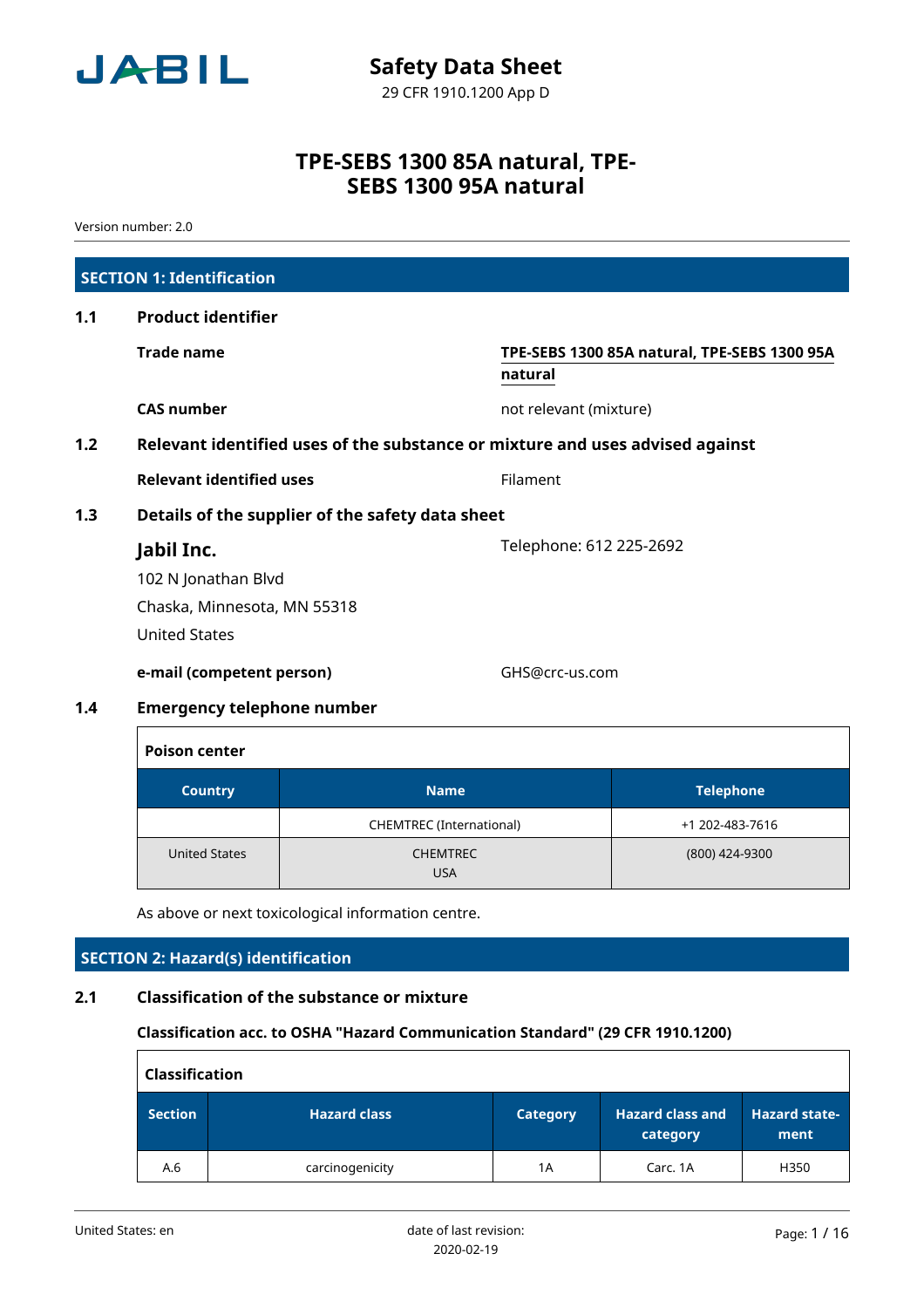For full text of abbreviations: see SECTION 16

# **2.2 Label elements**

**Labelling acc. to OSHA "Hazard Communication Standard" (29 CFR 1910.1200)**

**Signal word** danger

**Pictograms**

**GHS08**



# **Hazard statements**

**H350** May cause cancer.

# **Precautionary statements**

| P201      | Obtain special instructions before use.                                                                  |
|-----------|----------------------------------------------------------------------------------------------------------|
| P202      | Do not handle until all safety precautions have been read and understood.                                |
| P280      | Wear protective gloves/protective clothing/eye protection/face protection.                               |
| P308+P313 | If exposed or concerned: Get medical advice/attention.                                                   |
| P405      | Store locked up.                                                                                         |
| P501      | Dispose of contents/container in accordance with local/regional/national/interna-<br>tional regulations. |
|           |                                                                                                          |

# **Hazardous ingredients for labelling discriptional quartz**

# **2.3 Other hazards**

There is no additional information.

# **Results of PBT and vPvB assessment**

This mixture does not contain any substances that are assessed to be a PBT or a vPvB.

# **SECTION 3: Composition/information on ingredients**

# **3.1 Substances**

Not relevant (mixture).

# **3.2 Mixtures**

# **Description of the mixture** Thermoplastic elastomer with additives

| <b>Hazardous ingredients</b> |                      |           |                                      |                 |                         |                                        |                  |
|------------------------------|----------------------|-----------|--------------------------------------|-----------------|-------------------------|----------------------------------------|------------------|
| Name of<br>substance         | <b>Identifier</b>    | Wt%       | <b>Classification</b><br>acc. to GHS | Picto-<br>grams | <b>Notes</b>            | <b>Specific</b><br><b>Conc. Limits</b> | <b>M-Factors</b> |
| quartz                       | CAS No<br>14808-60-7 | $0.1 - 1$ | Carc. 1A / H350<br>STOT RE 1 / H372  | S               | IARC: 1<br><b>IOELV</b> |                                        |                  |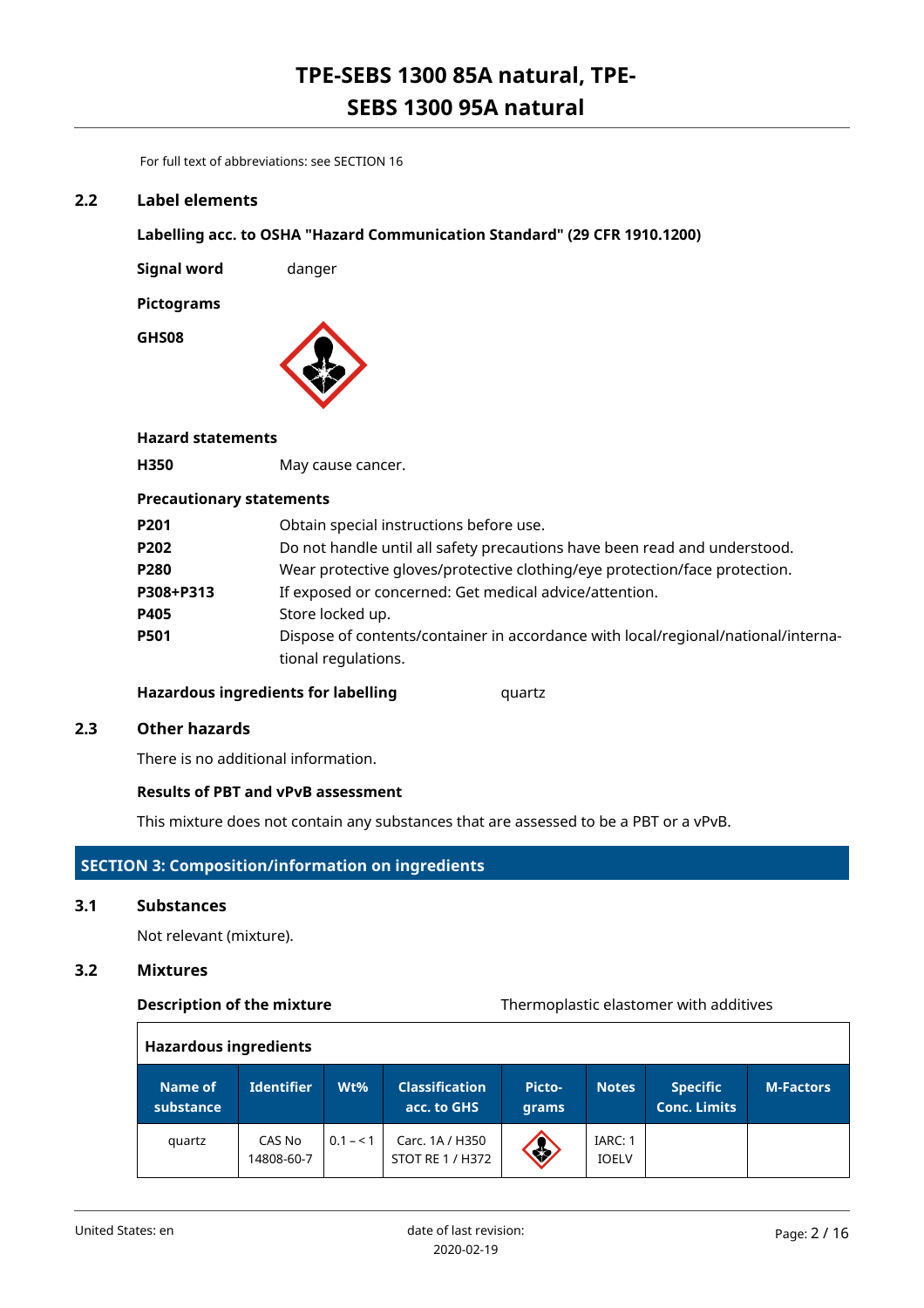### **Notes**

IARC: 1: IARC group 1: carcinogenic to humans (International Agency for Research on Cancer) IOELV: Substance with a community indicative occupational exposure limit value

The specific exact percentage (concentration) of composition has been withheld as a trade secret.

# **SECTION 4: First-aid measures**

#### **4.1 Description of first- aid measures**

#### **General notes**

Take off immediately all contaminated clothing. In all cases of doubt, or when symptoms persist, seek medical advice.

#### **Following inhalation**

Provide fresh air. If breathing is irregular or stopped, immediately seek medical assistance and start first aid actions.

#### **Following skin contact**

Rinse skin with water/shower. After contact with skin, take off immediately all contaminated clothing, and wash immediately with plenty of water and soap.

# **Following eye contact**

Rinse cautiously with water for several minutes. Remove contact lenses, if present and easy to do. Continue rinsing. Get medical advice/attention.

# **Following ingestion**

Rinse mouth. Do not induce vomiting. Get medical advice/attention.

#### **Notes for the doctor**

None.

# **4.2 Most important symptoms and effects, both acute and delayed**

These information are not available.

# **4.3 Indication of any immediate medical attention and special treatment needed**

None.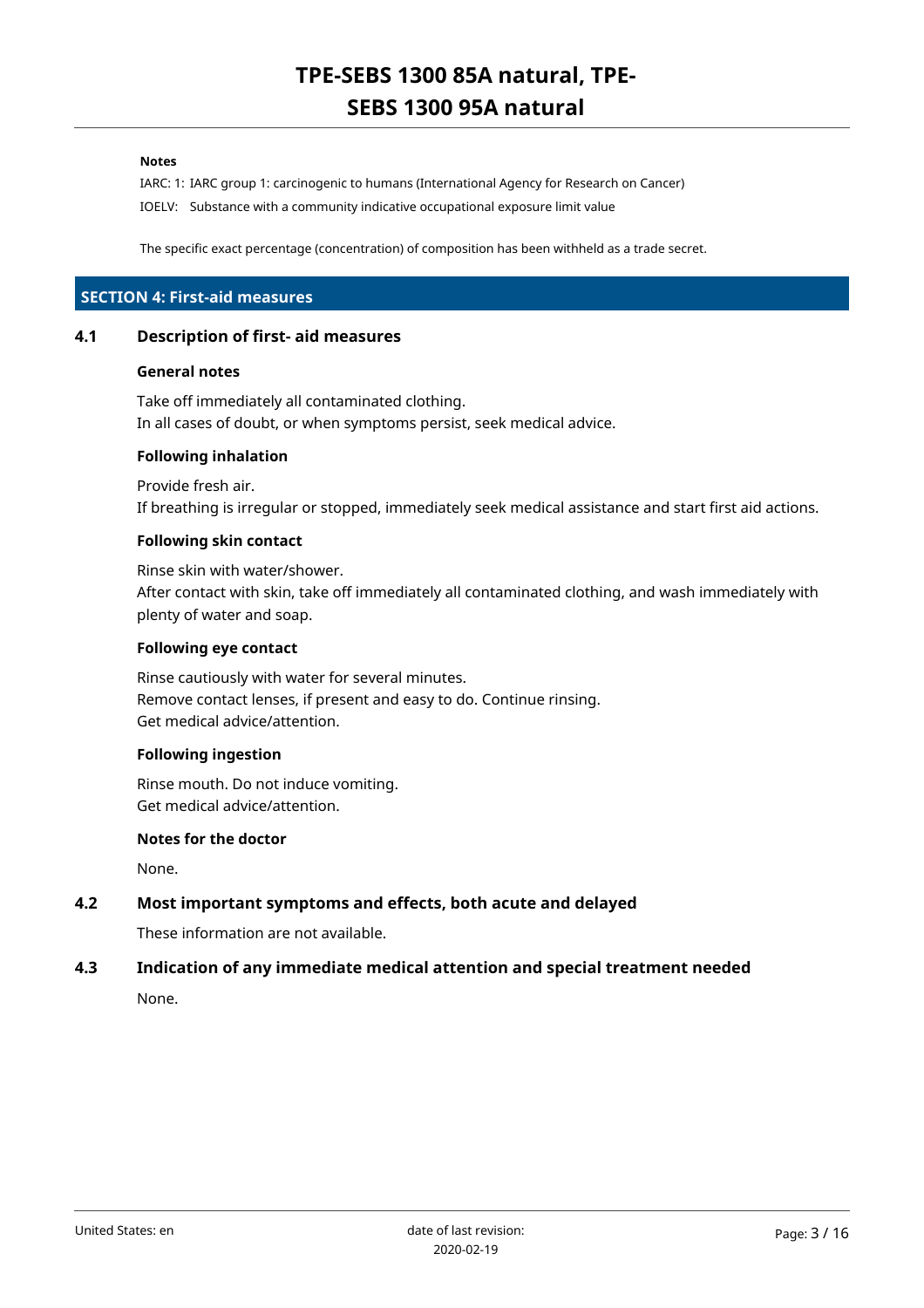# **SECTION 5: Fire-fighting measures**

# **5.1 Extinguishing media**

# **Suitable extinguishing media**

water, foam, alcohol resistant foam, fire extinguishing powder

# **Unsuitable extinguishing media**

water jet

# **5.2 Special hazards arising from the substance or mixture**

Hazardous decomposition products: Section 10. Deposited combustible dust has considerable explosion potential.

# **Hazardous combustion products**

carbon monoxide (CO), carbon dioxide (CO2)

# **5.3 Advice for firefighters**

In case of fire and/or explosion do not breathe fumes. Coordinate firefighting measures to the fire surroundings. Do not allow firefighting water to enter drains or water courses. Collect contaminated firefighting water separately. Fight fire with normal precautions from a reasonable distance.

# **Special protective equipment for firefighters**

self-contained breathing apparatus (SCBA)

# **SECTION 6: Accidental release measures**

# **6.1 Personal precautions, protective equipment and emergency procedures**

#### **For non-emergency personnel**

Remove persons to safety. Ventilate affected area. Control of dust. Eliminate all ignition sources if safe to do so. Do not breathe dust. Do not get in eyes, on skin, or on clothing. Wearing of suitable protective equipment (including personal protective equipment referred to under Section 8 of the safety data sheet) to prevent any contamination of skin, eyes and personal clothing.

# **For emergency responders**

Wear breathing apparatus if exposed to vapors/dust/aerosols/gases.

# **6.2 Environmental precautions**

Keep away from drains, surface and ground water. Retain contaminated washing water and dispose of it.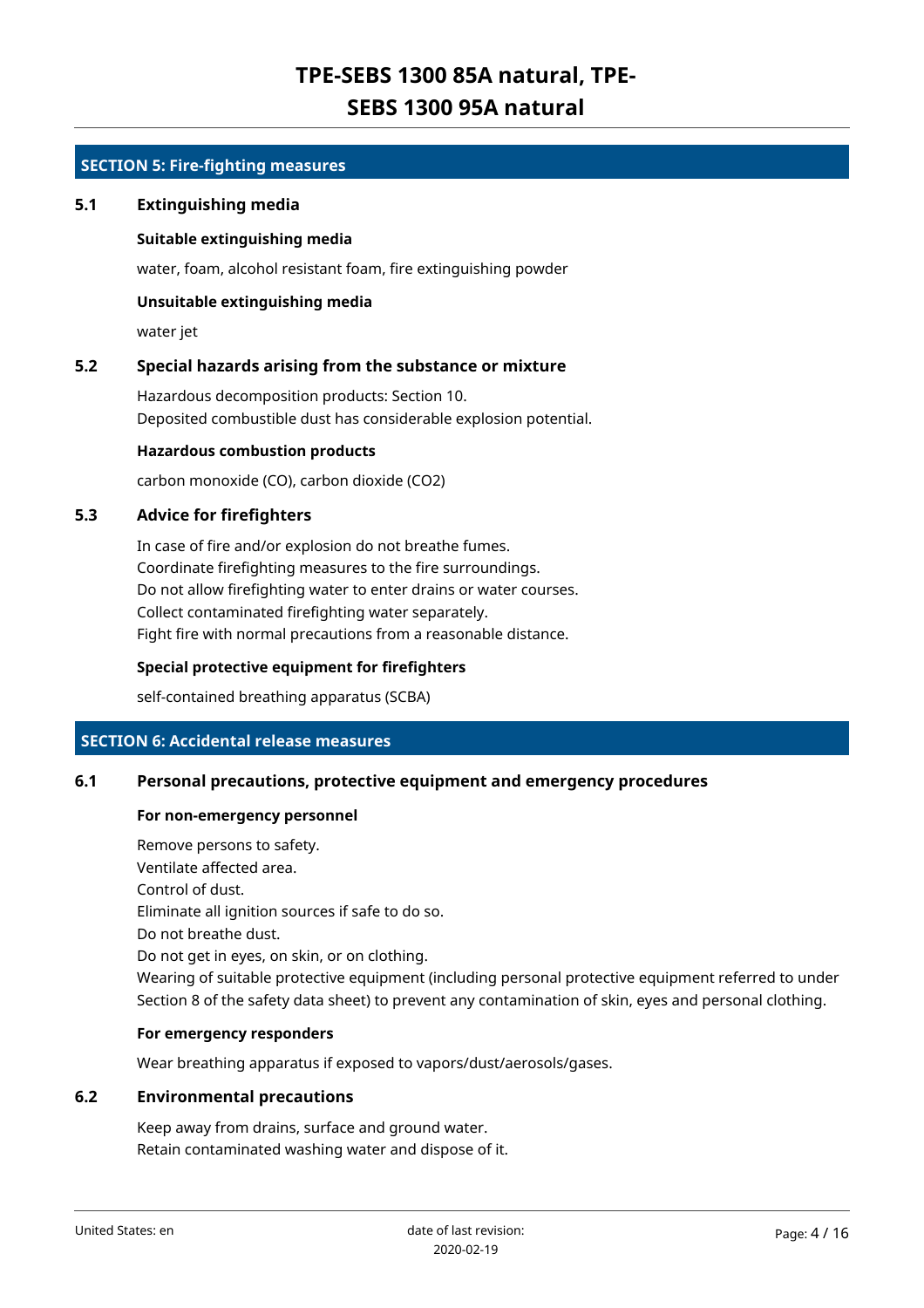# **6.3 Methods and material for containment and cleaning up**

# **Advice on how to contain a spill**

Take up mechanically.

#### **Advice on how to clean up a spill**

Take up mechanically. Collect spillage.

### **Other information relating to spills and releases**

Place in appropriate containers for disposal. Ventilate affected area.

# **6.4 Reference to other sections**

Hazardous combustion products: see section 5. Personal protective equipment: see section 8. Incompatible materials: see section 10. Disposal considerations: see section 13.

# **SECTION 7: Handling and storage**

# **7.1 Precautions for safe handling**

#### **Measures to prevent fire as well as aerosol and dust generation**

Use local and general ventilation. Keep away from sources of ignition - No smoking.

#### **Specific notes/details**

Dust deposits may accumulate on all deposition surfaces in a technical room.

#### **Measures to protect the environment**

Avoid release to the environment.

#### **Advice on general occupational hygiene**

Do not eat, drink and smoke in work areas. Remove contaminated clothing and protective equipment before entering eating areas. Do not breathe dust. Do not get in eyes, on skin, or on clothing. Wash hands thoroughly after handling. Preventive skin protection (barrier creams/ointments) is recommended.

# **7.2 Conditions for safe storage, including any incompatibilities**

### **Explosive atmospheres**

Removal of dust deposits.

#### **Flammability hazards**

Keep away from sources of ignition - No smoking.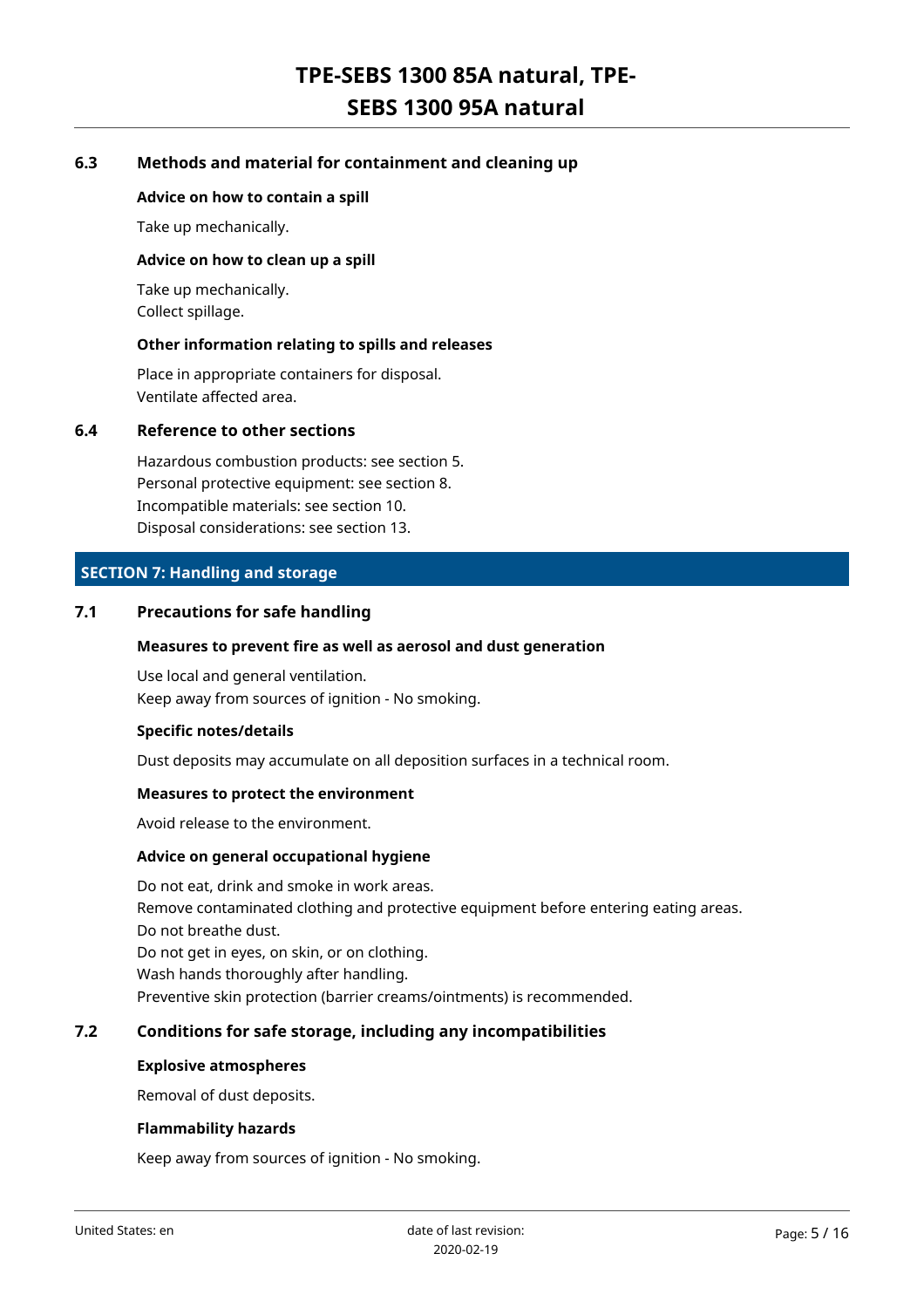# **Incompatible substances or mixtures**

Incompatible materials: see section 10.

# **Protect against external exposure, such as**

heat

# **Consideration of other advice**

Keep away from food, drink and animal feedingstuffs.

### **Ventilation requirements**

Provision of sufficient ventilation.

#### **Packaging compatibilities**

Keep only in original container.

# **7.3 Specific end use(s)**

No information available.

# **SECTION 8: Exposure controls/personal protection**

# **8.1 Control parameters**

 $\Gamma$ 

|              | <b>Occupational exposure limit values (Workplace Exposure Limits)</b> |                |                    |                     |                           |                      |                            |                                 |                        |
|--------------|-----------------------------------------------------------------------|----------------|--------------------|---------------------|---------------------------|----------------------|----------------------------|---------------------------------|------------------------|
| Coun-<br>try | <b>Name of agent</b>                                                  | <b>CAS No</b>  | Identi-<br>fier    | <b>TWA</b><br>[ppm] | <b>TWA</b><br>[ $mg/m3$ ] | <b>STEL</b><br>[ppm] | <b>STEL</b><br>[ $mg/m3$ ] | Nota-<br>tion                   | <b>Source</b>          |
| <b>US</b>    | Particulates not<br>otherwise regu-<br>lated                          |                | PEL<br>(CA)        |                     | 10                        |                      |                            | dust                            | Cal/OSHA<br>PEL        |
| <b>US</b>    | Particulates not<br>otherwise regu-<br>lated                          |                | <b>PEL</b><br>(CA) |                     | 5                         |                      |                            | r                               | Cal/OSHA<br><b>PEL</b> |
| <b>US</b>    | particulates not<br>otherwise classi-<br>fied                         |                | <b>REL</b>         |                     |                           |                      |                            | appx-D                          | NIOSH REL              |
| <b>US</b>    | particulates not<br>otherwise classi-<br>fied (PNOC)                  |                | PEL                | 1,766               | 15                        |                      |                            | i, dust                         | 29 CFR<br>1910.1000    |
| <b>US</b>    | particulates not<br>otherwise classi-<br>fied (PNOC)                  |                | PEL                | 529.5               | 5                         |                      |                            | partml,<br>r, dust              | 29 CFR<br>1910.1000    |
| <b>US</b>    | talc                                                                  | 14807-96-<br>6 | PEL<br>(CA)        | $\mathbf{1}$        |                           |                      |                            | $+$ asb,<br>fib/cm <sup>3</sup> | Cal/OSHA<br>PEL        |
| <b>US</b>    | talc                                                                  | 14807-96-<br>6 | PEL                |                     | 0.1                       |                      | 1<br>$(30 \text{ min})$    | no asb,<br>fib/ml               | 29 CFR<br>1910.1000    |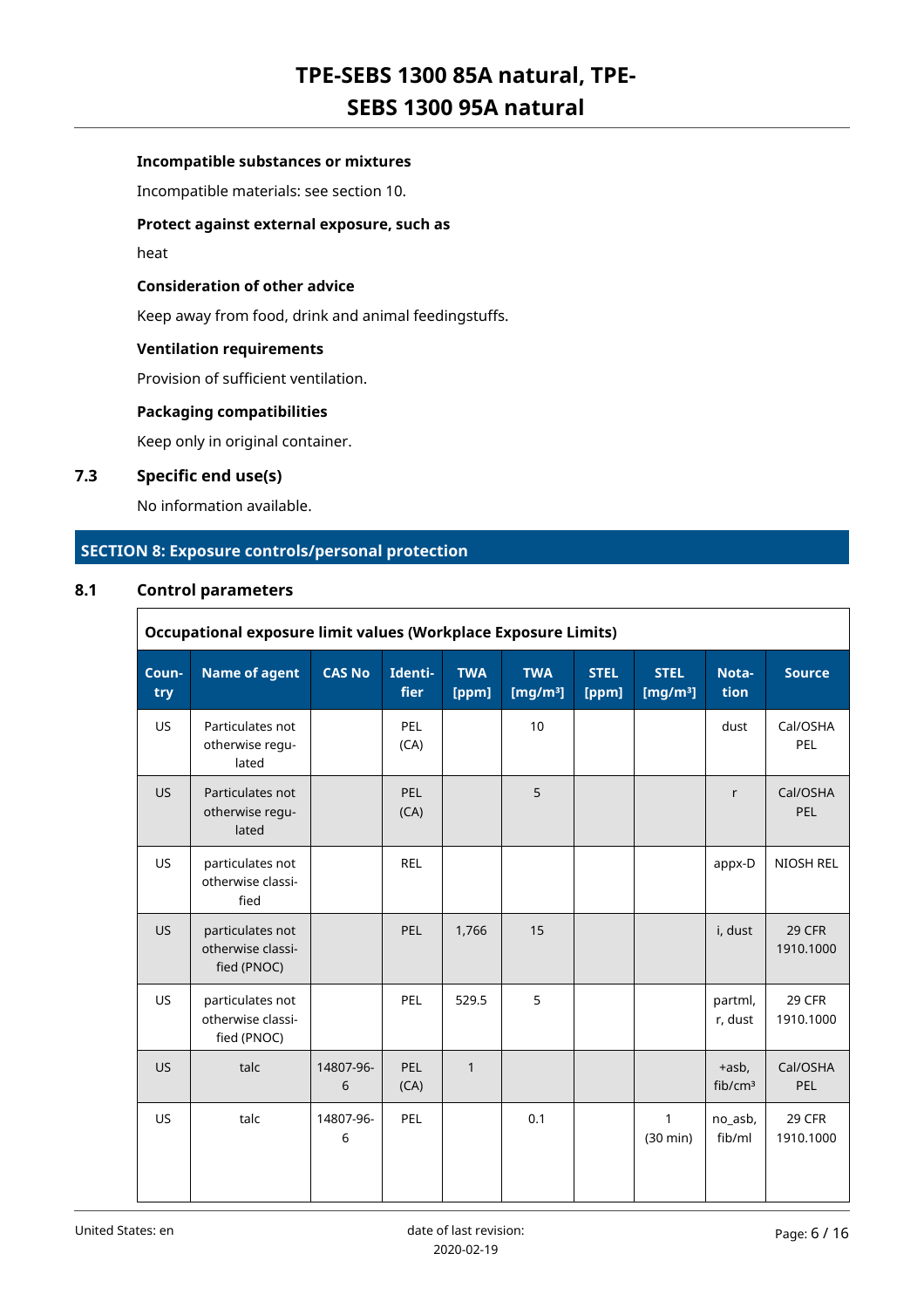| <b>Occupational exposure limit values (Workplace Exposure Limits)</b> |                                 |                             |                        |                     |                           |                      |                            |                                     |                            |
|-----------------------------------------------------------------------|---------------------------------|-----------------------------|------------------------|---------------------|---------------------------|----------------------|----------------------------|-------------------------------------|----------------------------|
| Coun-<br>try                                                          | <b>Name of agent</b>            | <b>CAS No</b>               | Identi-<br><b>fier</b> | <b>TWA</b><br>[ppm] | <b>TWA</b><br>[ $mg/m3$ ] | <b>STEL</b><br>[ppm] | <b>STEL</b><br>[ $mg/m3$ ] | Nota-<br>tion                       | Source                     |
| <b>US</b>                                                             | talc                            | 14807-96-<br>6              | PEL<br>(CA)            |                     | $\overline{2}$            |                      |                            | no_asb,<br>r,<br>less1sili<br>ca    | Cal/OSHA<br><b>PEL</b>     |
| <b>US</b>                                                             | talc                            | 14807-96-<br>6              | PEL                    | 706                 |                           |                      |                            | partml,<br>noAsb_l<br>ess1Sil,<br>r | <b>29 CFR</b><br>1910.1000 |
| <b>US</b>                                                             | talc                            | 14807-96-<br>6              | <b>REL</b>             |                     | 2<br>(10 h)               |                      |                            | r,<br>less1sili<br>ca,<br>no_asb    | <b>NIOSH REL</b>           |
| <b>US</b>                                                             | quartz                          | 14808-60-<br>$\overline{7}$ | PEL<br>(CA)            |                     | 0.05                      |                      |                            | r                                   | Cal/OSHA<br>PEL            |
| <b>US</b>                                                             | silica, crystalline -<br>quartz | 14808-60-<br>$\overline{7}$ | PEL                    |                     | 0.05                      |                      |                            | r                                   | <b>29 CFR</b><br>1910.1000 |
| <b>US</b>                                                             | silica, crystalline -<br>quartz | 14808-60-<br>7              | <b>REL</b>             |                     | 0.05<br>(10 h)            |                      |                            | r, appx-<br>Α                       | <b>NIOSH REL</b>           |

# **Notation**

| +asb                | containing asbestos fibers                                                                                                                                                 |
|---------------------|----------------------------------------------------------------------------------------------------------------------------------------------------------------------------|
| appx-A              | NIOSH Potential Occupational Carcinogen (Appendix A)                                                                                                                       |
| appx-D              | see Appendix D - Substances with No Established RELs                                                                                                                       |
| dust                | as dust                                                                                                                                                                    |
| fib/cm <sup>3</sup> | fibers/cm <sup>3</sup>                                                                                                                                                     |
| fib/ml              | fibers/ml                                                                                                                                                                  |
|                     | inhalable fraction                                                                                                                                                         |
| less1silica         | with less than 1 % free crystalline silica                                                                                                                                 |
| no asb              | containing no asbestos fibers                                                                                                                                              |
| 1Sil                | noAsb less contains no asbestos and less than 1% free crystalline silica                                                                                                   |
| partml              | particles/ml                                                                                                                                                               |
| r                   | respirable fraction                                                                                                                                                        |
| STEL                | short-term exposure limit: a limit value above which exposure should not occur and which is related to a 15-<br>minute period (unless otherwise specified)                 |
| <b>TWA</b>          | time-weighted average (long-term exposure limit): measured or calculated in relation to a reference period of<br>8 hours time-weighted average (unless otherwise specified |

# **8.2 Exposure controls**

# **Appropriate engineering controls**

General ventilation.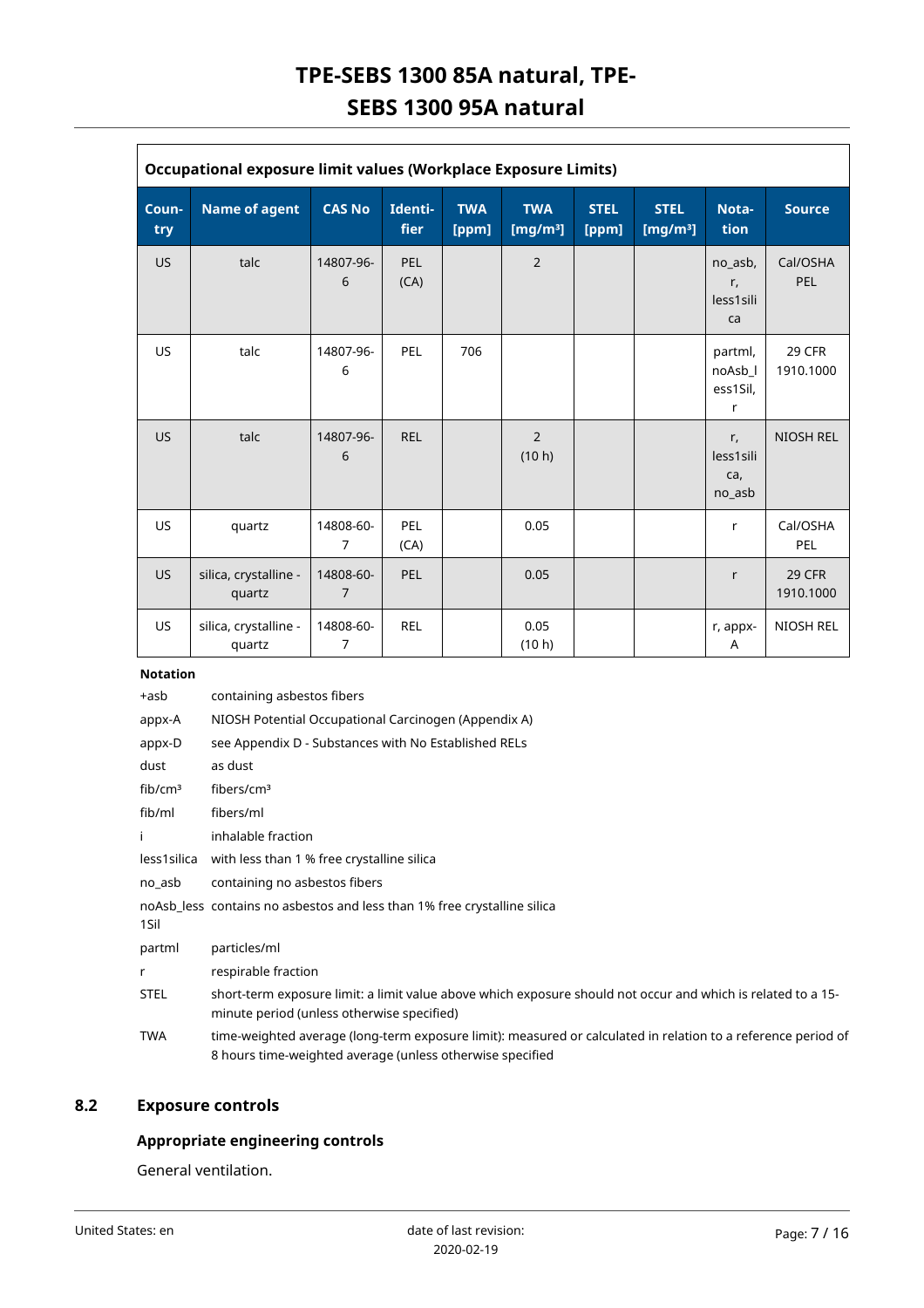# **Individual protection measures (personal protective equipment)**

### **Eye/face protection**

Wear eye/face protection.

#### **Hand protection**

Wear suitable gloves.

Chemical protection gloves are suitable, which are tested according to EN 374.

Check leak-tightness/impermeability prior to use.

In the case of wanting to use the gloves again, clean them before taking off and air them well. For special purposes, it is recommended to check the resistance to chemicals of the protective gloves mentioned above together with the supplier of these gloves.

### **Respiratory protection**

In case of inadequate ventilation wear respiratory protection. Particulate filter device (EN 143).

# **Environmental exposure controls**

Use appropriate container to avoid environmental contamination. Keep away from drains, surface and ground water.

# **SECTION 9: Physical and chemical properties**

# **9.1 Information on basic physical and chemical properties**

# **Appearance**

| Physical state                          | solid                                                        |
|-----------------------------------------|--------------------------------------------------------------|
| Form                                    | solid matter                                                 |
| Color                                   | white to yellowish                                           |
| Odor                                    | characteristic                                               |
| Odor threshold                          | these information are not available                          |
| <b>Other safety parameters</b>          |                                                              |
| pH (value)                              | these information are not available                          |
| Melting point/freezing point            | these information are not available                          |
| Initial boiling point and boiling range | these information are not available                          |
| Flash point                             | not applicable                                               |
| Evaporation rate                        | these information are not available                          |
| Flammability (solid, gas)               | this material is combustible, but will not ignite<br>readily |
| Explosion limits of dust clouds         | not determined                                               |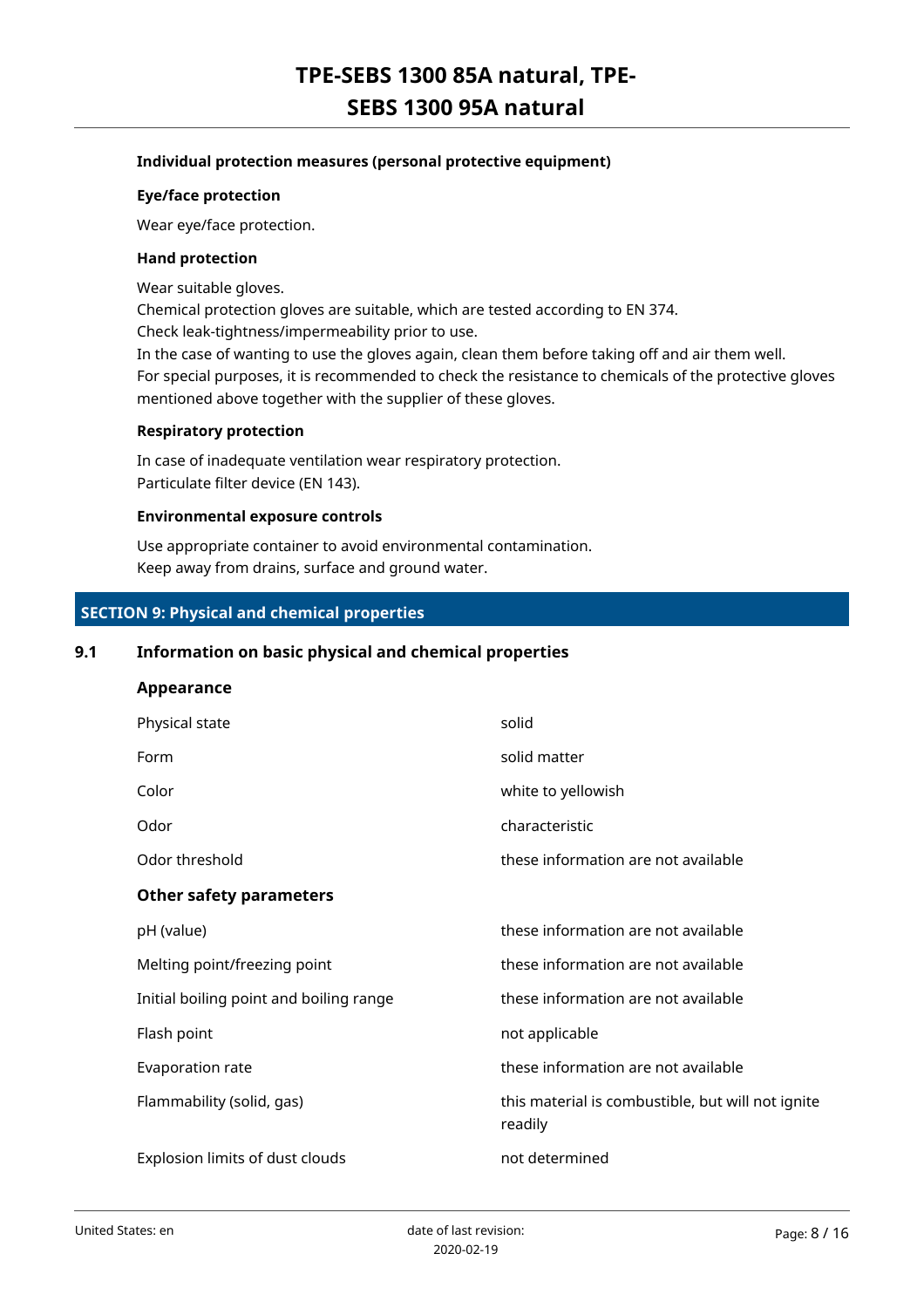| Vapor pressure               | these information are not available  |
|------------------------------|--------------------------------------|
| Density                      | these information are not available  |
| Vapor density                | these information are not available  |
| Relative density             | these information are not available  |
| Solubility(ies)              |                                      |
| Water solubility             | insoluble                            |
| <b>Partition coefficient</b> |                                      |
| n-octanol/water (log KOW)    | these information are not available  |
| Auto-ignition temperature    | not relevant                         |
|                              | (Solid matter)                       |
| Decomposition temperature    | these information are not available  |
| <b>Viscosity</b>             |                                      |
| Kinematic viscosity          | not relevant                         |
|                              | (solid matter)                       |
| Dynamic viscosity            | not relevant                         |
|                              | (solid matter)                       |
| <b>Explosive properties</b>  | not explosive                        |
| Oxidizing properties         | shall not be classified as oxidizing |
| valore de la financia de la  |                                      |

# **9.2 Other information**

None

# **SECTION 10: Stability and reactivity**

# **10.1 Reactivity**

This material is not reactive under normal ambient conditions.

# **10.2 Chemical stability**

The material is stable under normal ambient and anticipated storage and handling conditions of temperature and pressure.

# **10.3 Possibility of hazardous reactions**

No known hazardous reactions.

# **10.4 Conditions to avoid**

Keep away from heat, hot surfaces, sparks, open flames and other ignition sources. No smoking.

The product in the delivered form is not dust explosion capable; the enrichment of fine dust however leads to the danger of dust explosion.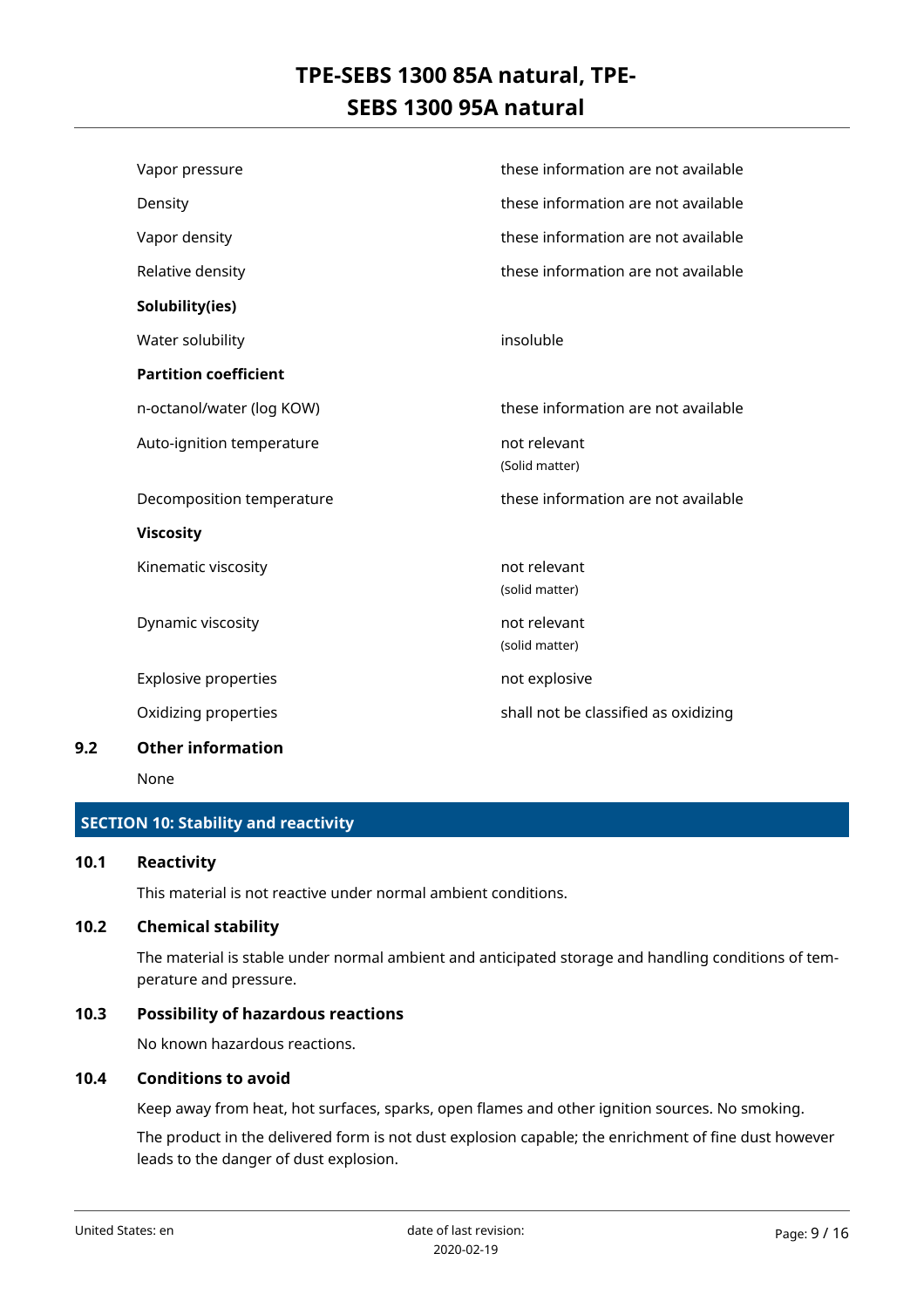# **10.5 Incompatible materials**

oxidizers

# **10.6 Hazardous decomposition products**

Reasonably anticipated hazardous decomposition products produced as a result of use, storage, spill and heating are not known.

Hazardous combustion products: see section 5.

# **SECTION 11: Toxicological information**

# **11.1 Information on toxicological effects**

#### **Classification procedure**

If not otherwise specified the classification is based on: Ingredients of the mixture (additivity formula).

# **Classification acc. to OSHA "Hazard Communication Standard" (29 CFR 1910.1200)**

#### **Acute toxicity**

Classification could not be established because: Data are lacking, inconclusive, or conclusive but not sufficient for classification.

#### **Skin corrosion/irritation**

Classification could not be established because: Data are lacking, inconclusive, or conclusive but not sufficient for classification.

#### **Serious eye damage/eye irritation**

Classification could not be established because: Data are lacking, inconclusive, or conclusive but not sufficient for classification.

#### **Respiratory or skin sensitization**

# **Skin sensitization**

Classification could not be established because: Data are lacking, inconclusive, or conclusive but not sufficient for classification.

#### **Respiratory sensitization**

Classification could not be established because: Data are lacking, inconclusive, or conclusive but not sufficient for classification.

### **Germ cell mutagenicity**

Classification could not be established because: Data are lacking, inconclusive, or conclusive but not sufficient for classification.

#### **Carcinogenicity**

May cause cancer.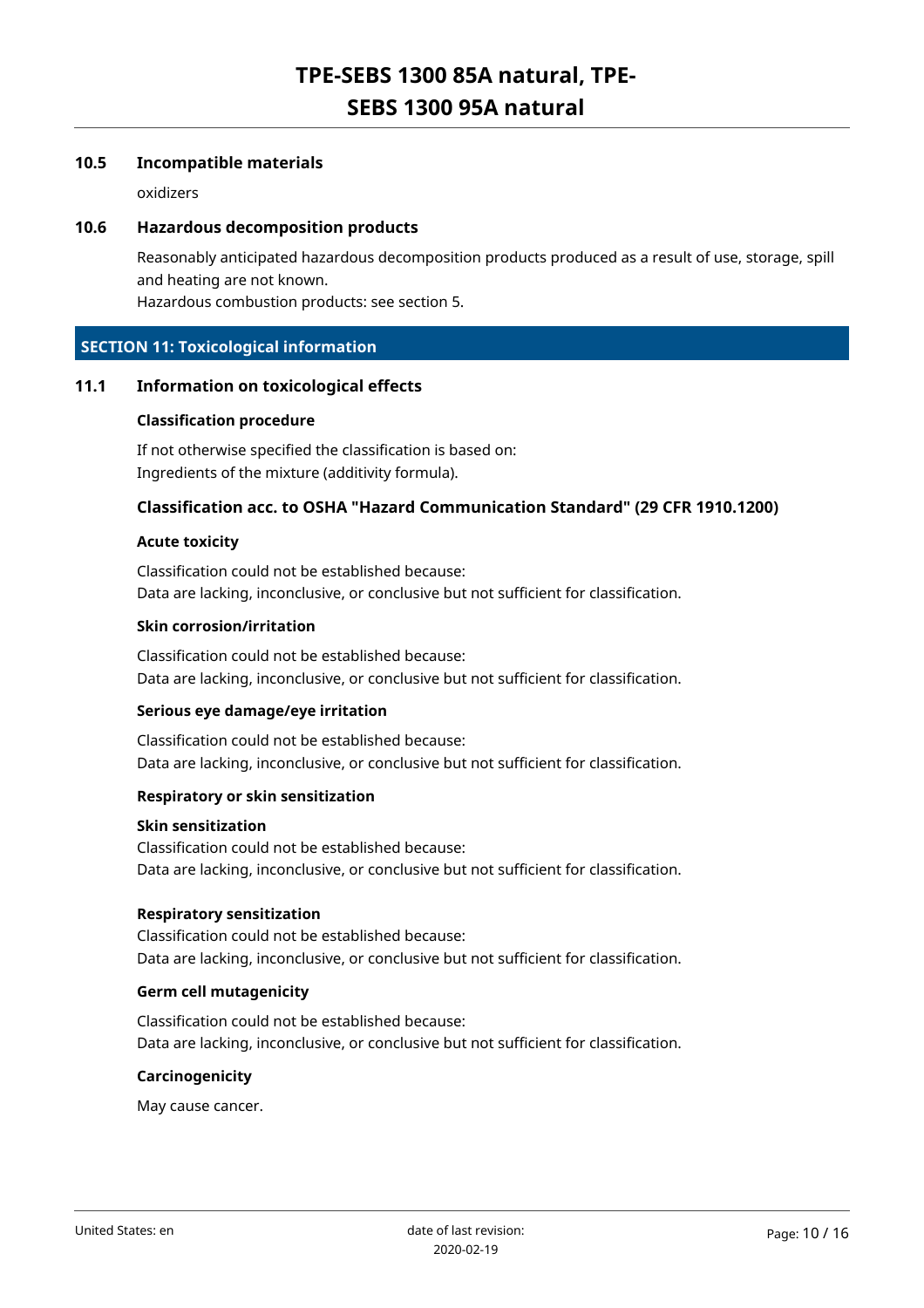# **IARC Monographs**

| <b>IARC Monographs on the Evaluation of Carcinogenic Risks to Humans</b> |               |                       |                                               |               |  |  |
|--------------------------------------------------------------------------|---------------|-----------------------|-----------------------------------------------|---------------|--|--|
| Name of substance                                                        | <b>CAS No</b> | <b>Classification</b> | <b>Remarks</b>                                | <b>Number</b> |  |  |
| quartz                                                                   | 14808-60-7    |                       | in the form of<br>quartz or cris-<br>tobalite |               |  |  |

#### **Legend**

1 Carcinogenic to humans

### **National Toxicology Program (United States)**

None of the ingredients are listed.

#### **OSHA Carcinogens**

None of the ingredients are listed.

#### **Reproductive toxicity**

Classification could not be established because: Data are lacking, inconclusive, or conclusive but not sufficient for classification.

# **Specific target organ toxicity - single exposure**

Classification could not be established because: Data are lacking, inconclusive, or conclusive but not sufficient for classification.

#### **Specific target organ toxicity - repeated exposure**

Classification could not be established because: Data are lacking, inconclusive, or conclusive but not sufficient for classification.

#### **Aspiration hazard**

Shall not be classified as presenting an aspiration hazard.

# **SECTION 12: Ecological information**

### **12.1 Toxicity**

# **Aquatic toxicity (acute)**

Test data are not available for the complete mixture.

#### **Aquatic toxicity (chronic)**

Test data are not available for the complete mixture.

# **12.2 Persistence and degradability**

### **Biodegradation**

Data are not available.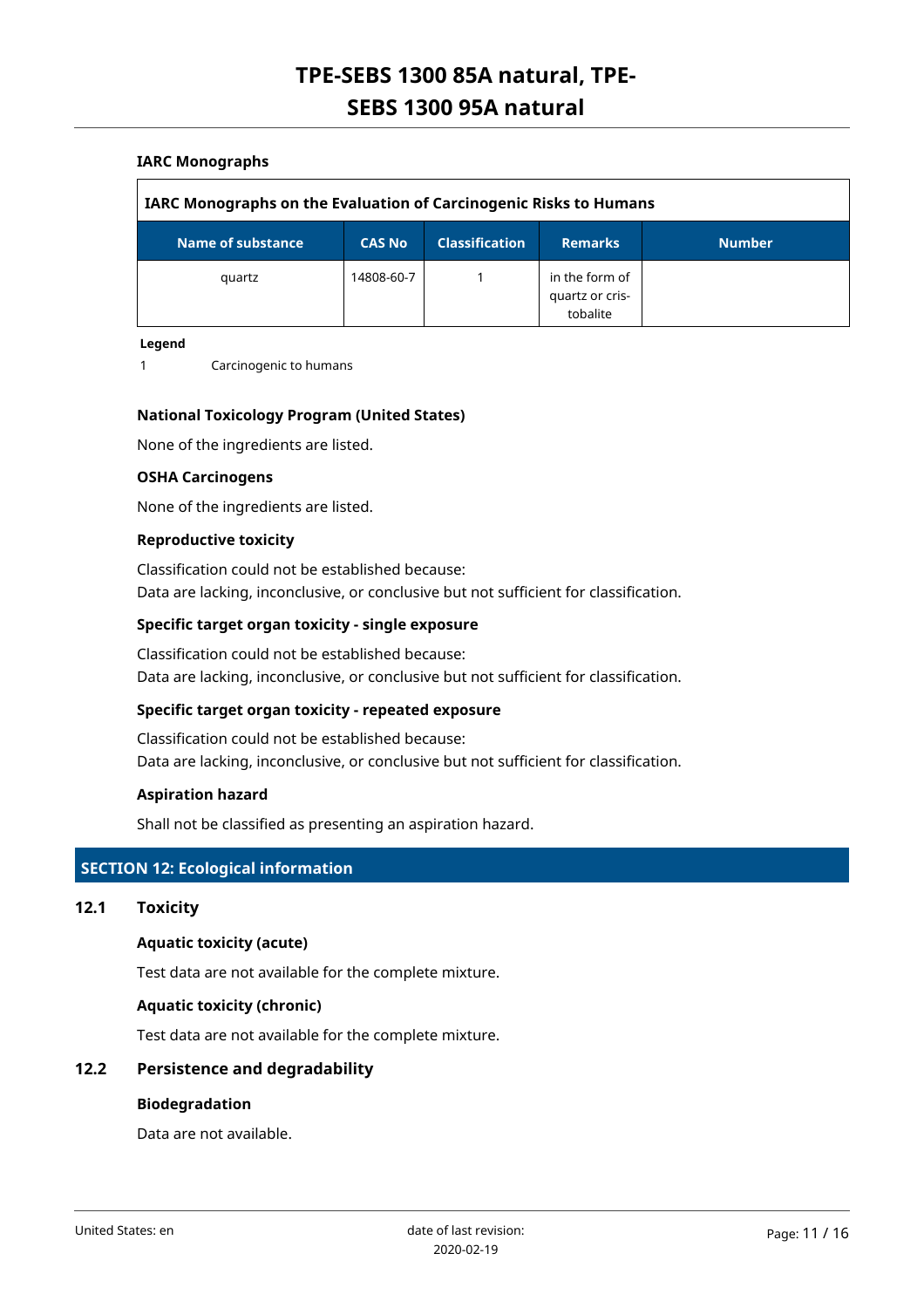# **Persistence**

Data are not available.

# **12.3 Bioaccumulative potential**

Test data are not available for the complete mixture.

# **12.4 Mobility in soil**

Data are not available.

# **12.5 Results of PBT and vPvB assessment**

This mixture does not contain any substances that are assessed to be a PBT or a vPvB.

# **12.6 Other adverse effects**

Data are not available.

### **Remarks**

Wassergefährdungsklasse, WGK (water hazard class): 1

# **SECTION 13: Disposal considerations**

# **13.1 Waste treatment methods**

Dispose of contents/container in accordance with local/regional/national/international regulations.

#### **Sewage disposal-relevant information**

Do not empty into drains.

## **Waste treatment of containers/packages**

Handle contaminated packages in the same way as the substance itself.

#### **Remarks**

Please consider the relevant national or regional provisions.

# **SECTION 14: Transport information**

| 14.1 | UN number                                                                    | not subject to transport regulations |
|------|------------------------------------------------------------------------------|--------------------------------------|
| 14.2 | UN proper shipping name                                                      |                                      |
| 14.3 | <b>Transport hazard class(es)</b>                                            | $\overline{\phantom{a}}$             |
| 14.4 | Packing group                                                                |                                      |
| 14.5 | <b>Environmental hazards</b>                                                 |                                      |
| 14.6 | <b>Special precautions for user</b>                                          |                                      |
| 14.7 | Transport in bulk according to Annex II of<br><b>MARPOL and the IBC Code</b> | $\blacksquare$                       |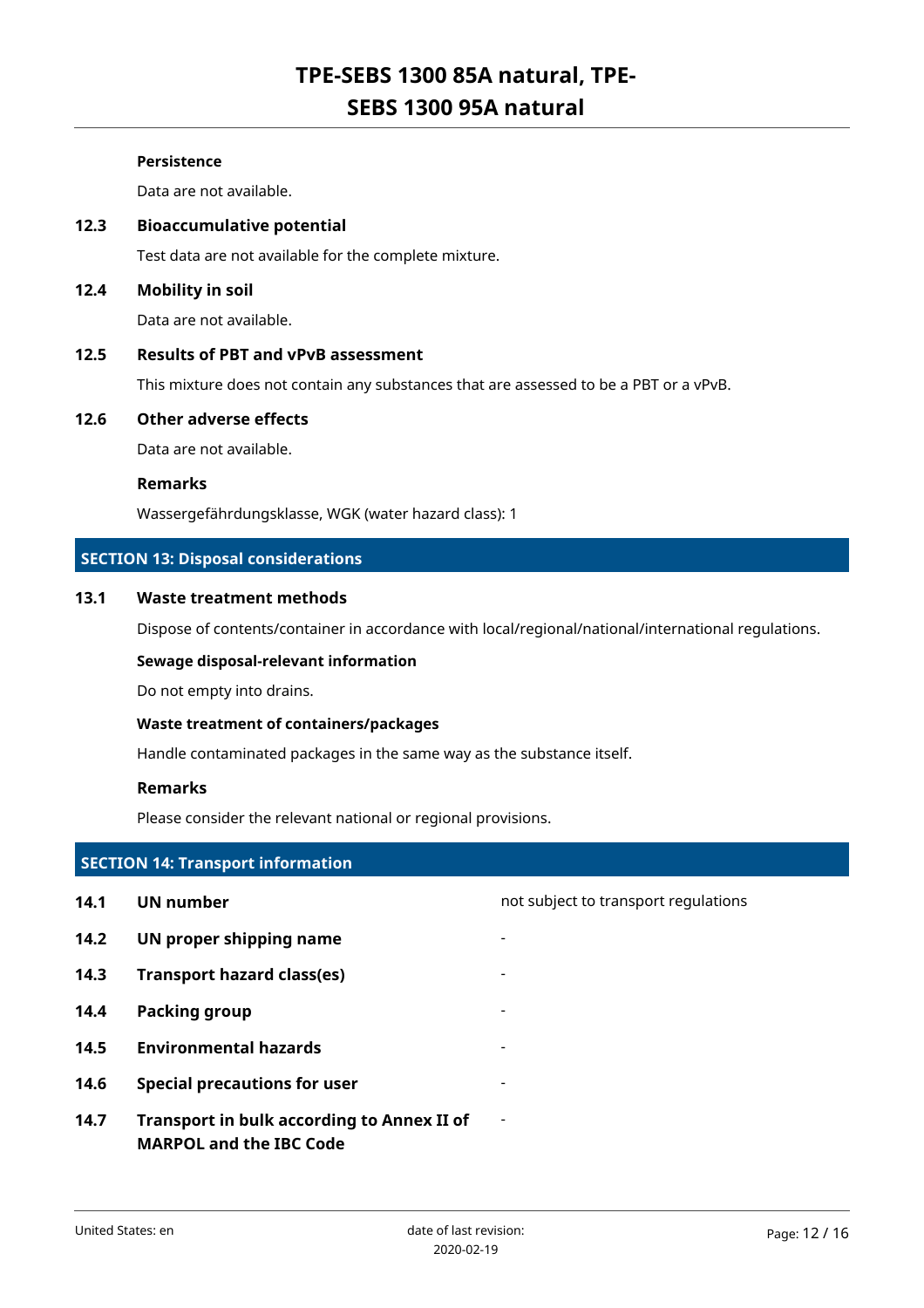# **14.8 Information for each of the UN Model Regulations**

# **Transport of dangerous goods by road or rail (49 CFR US DOT)**

Not subject to transport regulations.

# **SECTION 15: Regulatory information**

# **15.1 Safety, health and environmental regulations specific for the product in question**

**National regulations (United States)**

**Superfund Amendment and Reauthorization Act (SARA TITLE III )**

**The List of Extremely Hazardous Substances and Their Threshold Planning Quantities (EPCRA Section 302, 304)**

none of the ingredients are listed

#### **Specific Toxic Chemical Listings (EPCRA Section 313)**

none of the ingredients are listed

**Comprehensive Environmental Response, Compensation, and Liability Act (CERCLA)**

**List of Hazardous Substances and Reportable Quantities (CERCLA section 102a) (40 CFR 302.4)**

none of the ingredients are listed

# **Clean Air Act**

none of the ingredients are listed

# **Right to Know Hazardous Substance List**

#### **Hazardous Substance List (NJ-RTK)**

| Name of substance | <b>CAS No</b> | <b>Remarks</b> | <b>Classifications</b> |
|-------------------|---------------|----------------|------------------------|
| quartz            | 14808-60-7    |                | CA.                    |

**Legend**

CA Carcinogenic

# **Industry or sector specific available guidance(s)**

#### **NPCA-HMIS® III**

Hazardous Materials Identification System. American Coatings Association.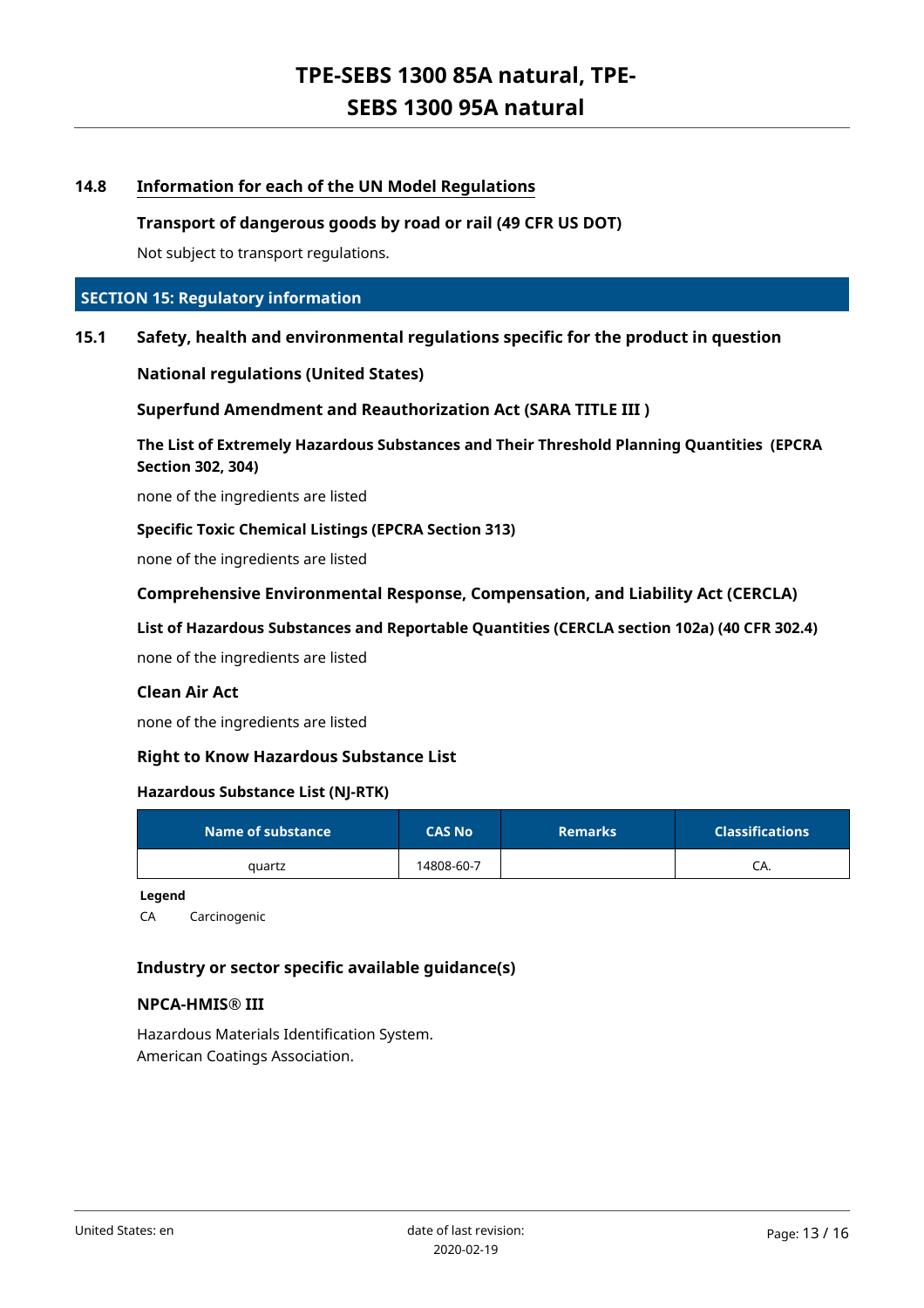| <b>Category</b>     | <b>Rating</b> | <b>Description</b>                                                                                                                                            |
|---------------------|---------------|---------------------------------------------------------------------------------------------------------------------------------------------------------------|
| Chronic             | $\star$       | chronic (long-term) health effects may result from repeated overexposure                                                                                      |
| Health              | 0             | no significant risk to health                                                                                                                                 |
| Flammability        |               | material that must be moderately heated or exposed to relatively high ambient<br>temperatures before ignition can occur                                       |
| Physical hazard     | 0             | material that is normally stable, even under fire conditions, and will not react<br>with water, polymerize, decompose, condense, or self-react. Non-explosive |
| Personal protection |               |                                                                                                                                                               |

# **NFPA® 704**

National Fire Protection Association: Standard System for the Identification of the Hazards of Materials for Emergency Response (United States).

| <b>Category</b> | Degree of<br>hazard | <b>Description</b>                                                                                                      |
|-----------------|---------------------|-------------------------------------------------------------------------------------------------------------------------|
| Flammability    | 2                   | material that must be moderately heated or exposed to relatively high ambient<br>temperatures before ignition can occur |
| Health          | $\Omega$            | material that, under emergency conditions, would offer no hazard beyond that<br>of ordinary combustible material        |
| Instability     | 0                   | material that is normally stable, even under fire conditions                                                            |
| Special hazard  |                     |                                                                                                                         |

# **15.2 Chemical Safety Assessment**

No Chemical Safety Assessment has been carried out for this mixture by the supplier.

# **SECTION 16: Other information, including date of preparation or last revision**

Date of preparation: 2019-11-04 Date of last revision: 2020-02-19.

# **Abbreviations and acronyms**

| <b>Abbreviations and acronyms</b> |                                                                                                                                                      |  |
|-----------------------------------|------------------------------------------------------------------------------------------------------------------------------------------------------|--|
| Abbr.                             | <b>Descriptions of used abbreviations</b>                                                                                                            |  |
| 29 CFR<br>1910.1000               | 29 CFR 1910.1000, Tables Z-1, Z-2, Z-3 - Occupational Safety and Health Standards: Toxic and Hazard-<br>ous Substances (permissible exposure limits) |  |
| 49 CFR US DOT                     | 49 CFR U.S. Department of Transportation                                                                                                             |  |
| Cal/OSHA PEL                      | California Division of Occupational Safety and Health (Cal/OSHA): Permissible Exposure Limits (PELs)                                                 |  |
| Carc.                             | Carcinogenicity                                                                                                                                      |  |
| CAS                               | Chemical Abstracts Service (service that maintains the most comprehensive list of chemical sub-<br>stances)                                          |  |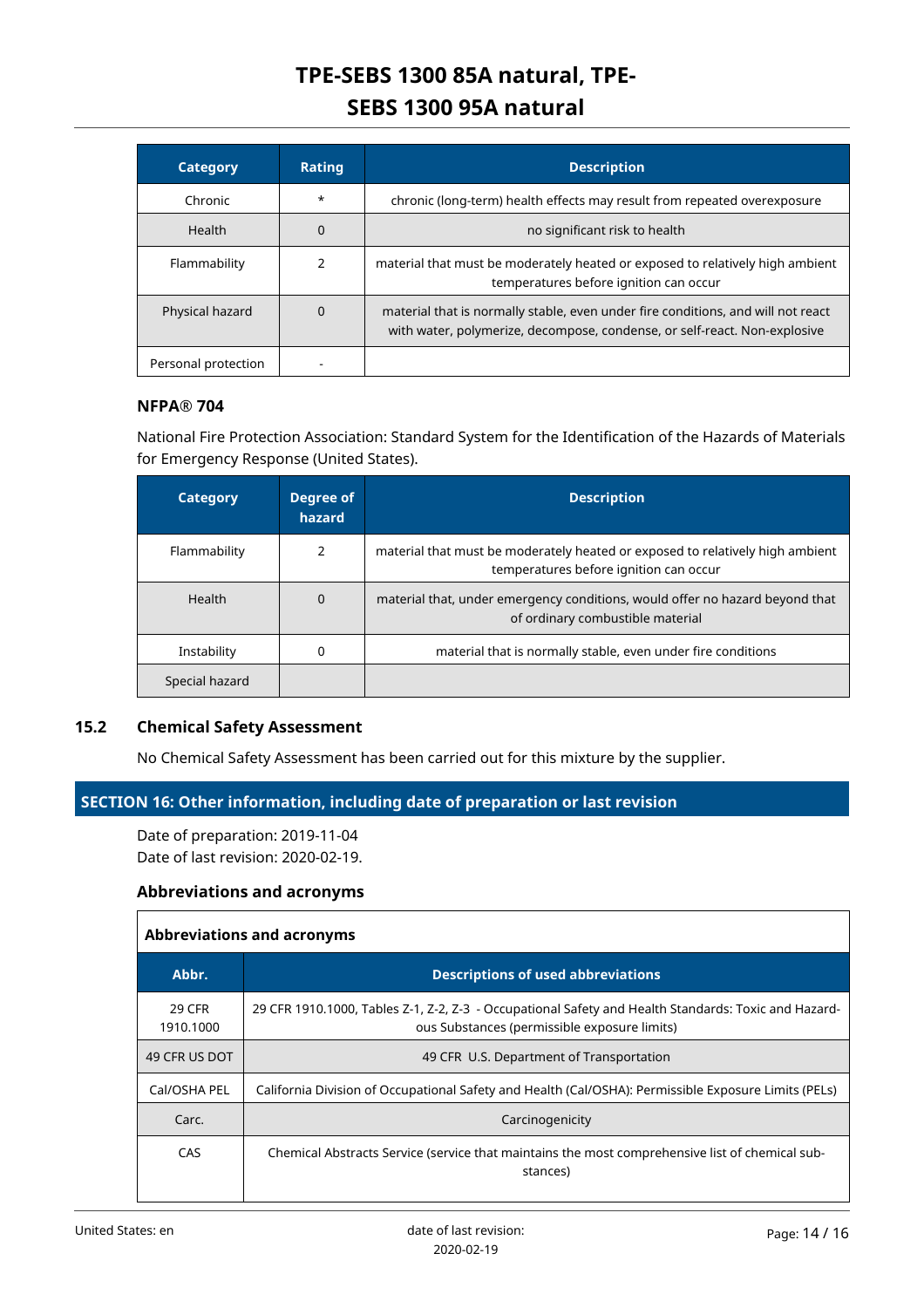| <b>Abbreviations and acronyms</b> |                                                                                                                         |  |
|-----------------------------------|-------------------------------------------------------------------------------------------------------------------------|--|
| Abbr.                             | <b>Descriptions of used abbreviations</b>                                                                               |  |
| <b>DGR</b>                        | Dangerous Goods Regulations (see IATA/DGR)                                                                              |  |
| GHS                               | "Globally Harmonized System of Classification and Labelling of Chemicals" developed by the United<br><b>Nations</b>     |  |
| <b>IARC</b>                       | International Agency for Research on Cancer                                                                             |  |
| <b>IARC Mono-</b><br>graphs       | IARC Monographs on the Evaluation of Carcinogenic Risks to Humans                                                       |  |
| <b>IATA</b>                       | <b>International Air Transport Association</b>                                                                          |  |
| <b>IATA/DGR</b>                   | Dangerous Goods Regulations (DGR) for the air transport (IATA)                                                          |  |
| <b>IMDG</b>                       | International Maritime Dangerous Goods Code                                                                             |  |
| <b>MARPOL</b>                     | International Convention for the Prevention of Pollution from Ships (abbr. of "Marine Pollutant")                       |  |
| <b>NIOSH REL</b>                  | National Institute for Occupational Safety and Health (NIOSH): Recommended Exposure Limits (RELs)                       |  |
| NPCA-HMIS®<br>III                 | National Paint and Coatings Association: Hazardous Materials Identification System - HMIS® III,<br><b>Third Edition</b> |  |
| <b>OSHA</b>                       | Occupational Safety and Health Administration (United States)                                                           |  |
| PBT                               | Persistent, Bioaccumulative and Toxic                                                                                   |  |
| PEL                               | Permissible exposure limit                                                                                              |  |
| ppm                               | Parts per million                                                                                                       |  |
| <b>RTECS</b>                      | Registry of Toxic Effects of Chemical Substances (database of NIOSH with toxicological information)                     |  |
| <b>STEL</b>                       | Short-term exposure limit                                                                                               |  |
| <b>STOT RE</b>                    | Specific target organ toxicity - repeated exposure                                                                      |  |
| <b>TWA</b>                        | Time-weighted average                                                                                                   |  |
| vPvB                              | Very Persistent and very Bioaccumulative                                                                                |  |

# **Key literature references and sources for data**

OSHA Hazard Communication Standard (HCS), 29 CFR 1910.1200.

Transport of dangerous goods by road or rail (49 CFR US DOT). International Maritime Dangerous Goods Code (IMDG). Dangerous Goods Regulations (DGR) for the air transport (IATA).

# **Classification procedure**

Physical and chemical properties. Health hazards. Environmental hazards. The method for classification of the mixture is based on ingredients of the mixture (additivity formula).

 $\overline{1}$